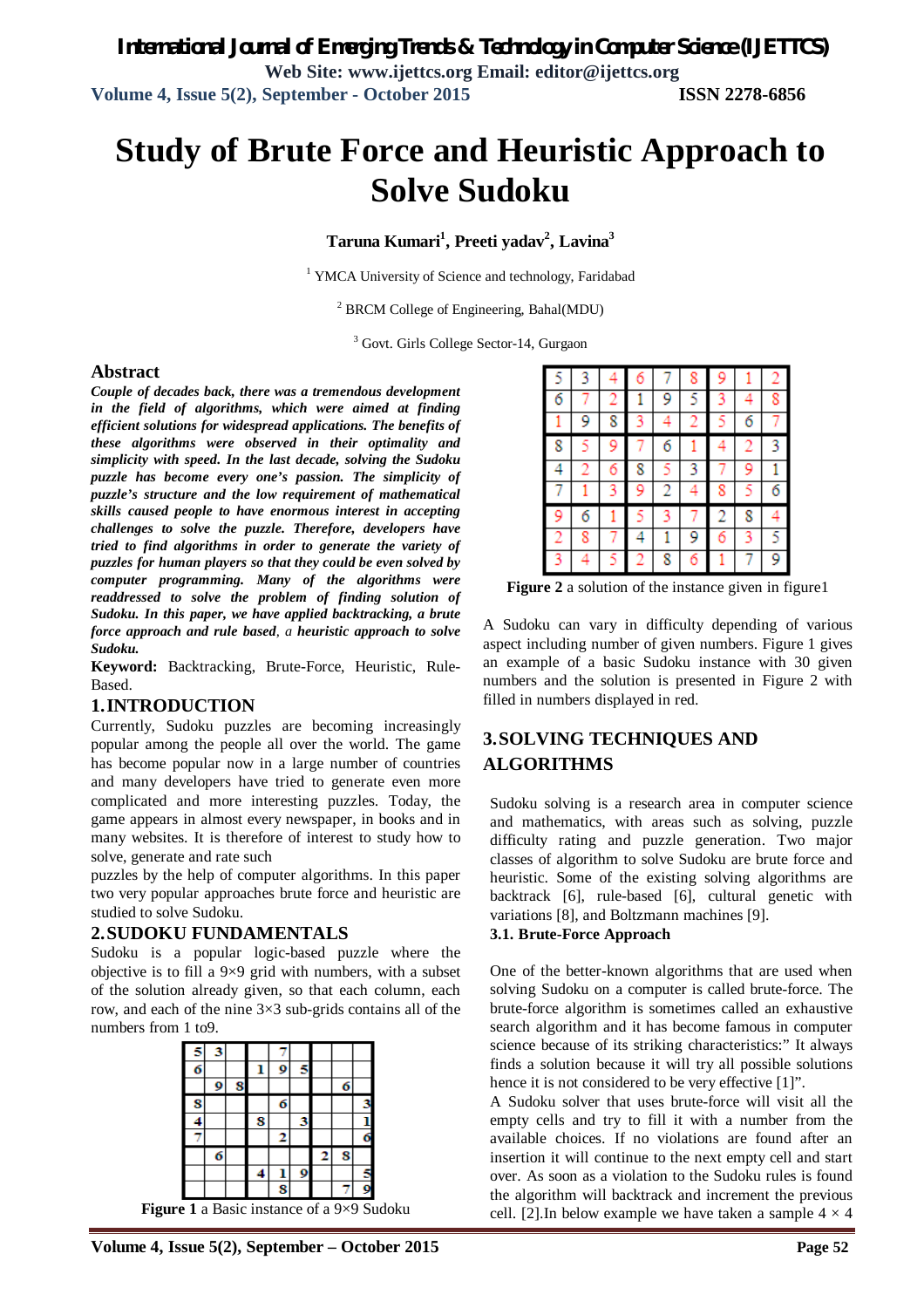# *International Journal of Emerging Trends & Technology in Computer Science (IJETTCS)* **Web Site: www.ijettcs.org Email: editor@ijettcs.org**

**Volume 4, Issue 5(2), September - October 2015 ISSN 2278-6856**

Sudoku and try to solve it using above approach. The search tree is shown in figure 3.

**Algorithm**: The basic algorithm of backtracking approach is:

 if(no more choices) // BASE CASE return (conf is goal state); for(all available choices){ try one choice c; if(solve(conf with choice c made)) return true; unmake choice c;

return false; //tried all choices, no solution found

This basic backtracking algorithm is applied to solve Sudoku as:



**Figure 3** Comprised version of a search tree of a backtracking algorithm on a 4 ×4 Sudoku puzzle

boolean solveSudokuBacktrack(Grid grid)

{

}

int row, col; if(!FindUnassignedField(grid, row, col)) // store

coordinates in row, col

return true; // all fields successfully assigned

for(int num = 1; num  $\leq$  9; num++) // possible choices 1- $\mathbf Q$ 

```
{
```
if(isValidChoice(grid, row, col, num)) // if num looks good

{

 $grid(row, col) = num; // try assign num$ 

if(solveSudoku(grid))

return true; // try solving rest recursive

 $grid(row, col) = UNASSIGNED$ ; // undo and try with next num

} }

return false; // no valid choice found, trigger backtracking }

First of all this algorithm will try to find an unassigned position: if not found means all are filled and will return true and if found then try to fill with available choices from 1to 9 for that position. All numbers from 1 to 9 are checked in that particular row and column .If a number is found that does not exist already in that particular row and column , the number is filled in that position. After assigning, it will try to solve rest problem. If solved the algorithm will return true otherwise **backtracking** is applied. The previous position is unassigned and another number is searched for that position. The algorithm continues in this way.

The brute-force algorithm fills in the missing numbers without any sense of logic and check afterwards if it was a valid placement or not. These algorithms use exhaustive search to solve Sudoku, which means a large amount of backtracking and guessing. **An advantage with this method is that it will always find a solution.**

However this also means that it will try all different solutions and since there are  $6.67 * 10^2$  possible Sudoku it could take a very long time in the worst-case scenario. [3][4].

#### **3.2. Rule based approach**

This algorithm builds on a heuristic for solving Sudoku puzzles. The algorithm consists of testing a puzzle for certain rules that fills in squares or eliminates candidate numbers. Those rules are listed below:

- **Naked Single**: This means that a square only have one candidate number.
- **Hidden Single**: If a region contains only one square which can hold a specific number then that number must go into that square.
- **Naked pair**: If a region contains two squares which each only have two specific candidates. If one such pair exists, then all occurrences of these two candidates may be removed from all other squares in that region. This concept can also be extended to three or more squares.
- **Hidden pair**: If a region contains only two squares which can hold two specific candidates, then those squares are a hidden pair. It is hidden because those squares might also include several other candidates. Since these squares must contain those two numbers, it follows that all other candidates in these two squares may be removed. Similar to naked pairs, this concept may also be extended to three or more squares.
- **Guessing (Nishio)**: The solver finds an empty square and fills in one of the candidates for that square. It then continues from there and sees if the guess leads to a solution or an invalid puzzle. If an invalid puzzle comes up the solver return to the point where it made its guess and makes another guess. The reader might recognize this approach from the backtrack algorithm and it is indeed the same method. The same method for choosing which square to begin with is also used.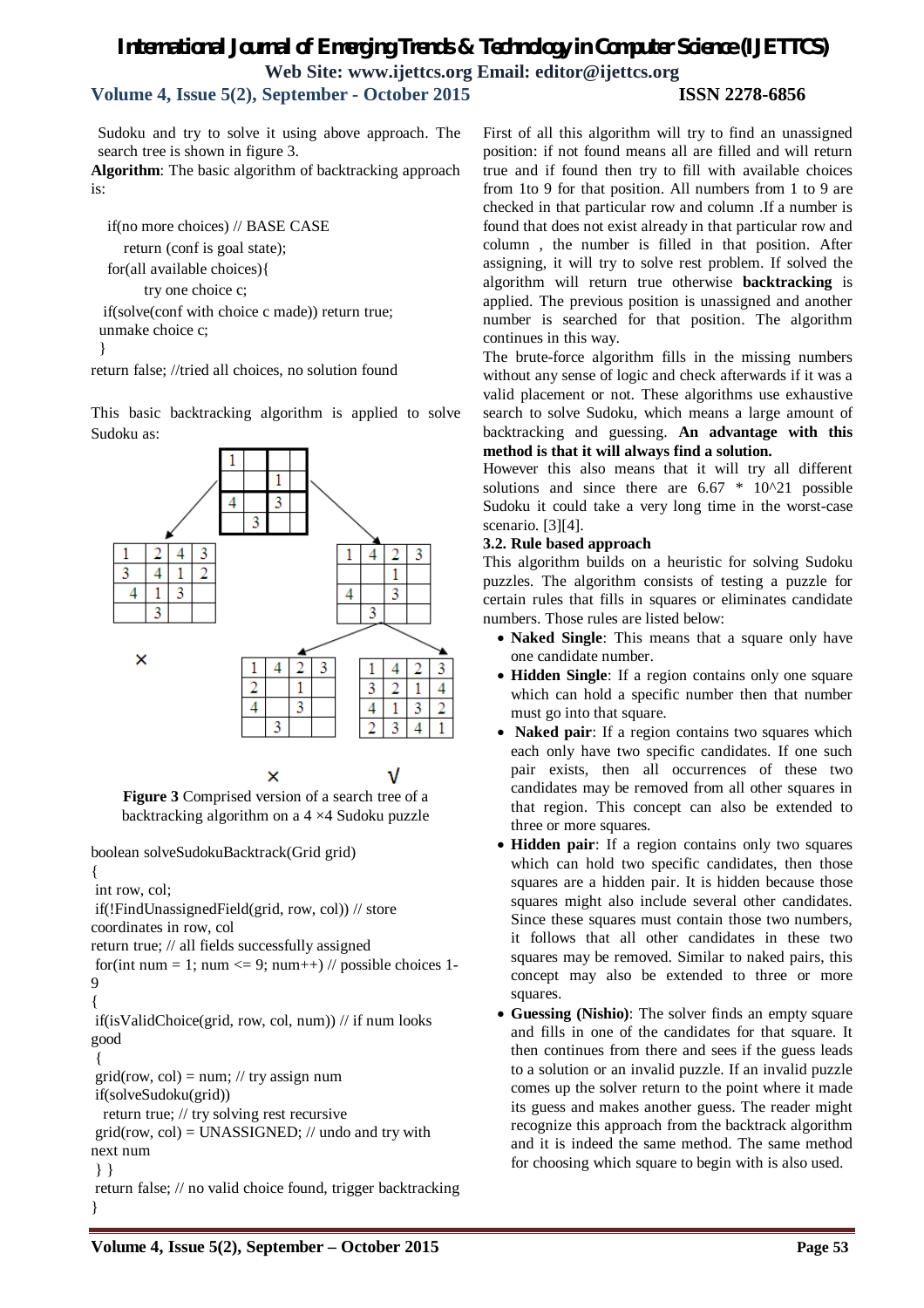# *International Journal of Emerging Trends & Technology in Computer Science (IJETTCS)* **Web Site: www.ijettcs.org Email: editor@ijettcs.org**

## **Volume 4, Issue 5(2), September - October 2015 ISSN 2278-6856**

The human uses this technique to solve a Sudoku. This algorithm can also be described as rules that each consists of a pattern followed by an action [5]. If a pattern is matched when performing a technique during a Sudoku session, the technique's corresponding action will be executed before proceeding to the next technique. If an action is performed it will either place a number in a specific cell or remove one or more candidates from one or more cells. The above rules with their pattern and action are summarized in below table:

| Table1: Rules with their pattern and actions |  |  |  |  |  |  |
|----------------------------------------------|--|--|--|--|--|--|
|----------------------------------------------|--|--|--|--|--|--|

| Technique                               | Pattern                                                                                                                           | Action                                                                                                   |
|-----------------------------------------|-----------------------------------------------------------------------------------------------------------------------------------|----------------------------------------------------------------------------------------------------------|
| <b>Naked Single</b>                     | A cell only has<br>single candidate<br>left                                                                                       | Places that<br>single candidate<br>number in that<br>cell                                                |
| <b>Hidden Single</b>                    | A region only<br>has a single cell<br>in which it can<br>place a<br>remaining<br>number.                                          | Place that<br>number in that<br>single cell.                                                             |
| Naked<br>Pair/Triple                    | Two/three cells<br>in the same<br>region have a<br>union of<br>two/three<br>candidates in<br>common.                              | The candidates<br>in this union are<br>removed from<br>the same unit.                                    |
| Hidden Pair/<br>Triple                  | Two or three<br>cells in the same<br>region have the<br>last remaining<br>two/three<br>candidates for<br>that region in<br>error. | Any candidates<br>that are not a<br>member of the<br>pair / triple in<br>the found cells<br>are removed. |
| Naked Quad                              | Four cells in the<br>same region have<br>a union of four<br>candidates in<br>common.                                              | The candidates<br>in this union are<br>removed from<br>the same unit.                                    |
| <b>Box Line</b><br><b>Reduction</b>     | The only<br>occurrences of a<br>candidate cells in<br>a row or column<br>in the same <b>box.</b>                                  | Removal all<br>other<br>occurrences in<br>this candidate in<br>the rest of this<br>box.                  |
| <b>Pointing Pairs</b><br><b>Triples</b> | The only<br>occurrences of a<br>candidate in a<br>box, ara aligned<br>in cells on a row<br>or column.                             | Remove all<br>other<br>occurrences of<br>this candidate in<br>the rest of this<br>row or column.         |

**Algorithm**: In rule based approach first we will apply simple rules. If simple rules failed then advanced rules are applied. In this way the algorithm will return the solution puzzle if succeed. If no rule works backtracking is applied.

#### **The psuedo code for this algorithm is presented below:** Puzzle Solve Sudoku Rulebased(puzzle)

while(true){

//Apply the rules and restart the loop if the rule

//was applicable. Meaning that the advanced rules

//are only applied when the simple rules failes.

//Note also that applyNakedSingle/Tuple takes a reference //to the puzzle and therefore changes the puzzle directly

if(applyNakedSingle(puzzle)) continue if(applyNakedTuple(puzzle)) continue break }

//Resort to backtrack as no rules worked

A human rule based algorithm uses a series of techniques that are based upon the given restrictions of Sudoku. The techniques are then applied by the solver in order (from easiest to hardest) to find a possible number placement. One rule might be to check for any naked singles in a row, meaning searching for locations where one and only one number can be placed according to the Sudoku restrictions. A problem with this algorithm is that it does not guarantee that a solution will be found because the rules are not exhaustive, i.e. there are Sudoku that cannot be solved using only rules [3].

## **4.CONCLUSION**

This study has shown that the rule based algorithm is a feasible method to solve any Sudoku puzzles. The algorithm is also an appropriate method to find a solution faster and more efficient compared to the brute force algorithm. The proposed algorithm is able to solve such puzzles with any level of difficulties in a short period of time (less than one second).

The brute force algorithm seems to be a useful method to solve any Sudoku puzzles and it guarantee to find at least one solution. The algorithm does not adopt intelligent strategies to solve the puzzles. This algorithm checks all possible solutions to the puzzle until a valid solution is found which is a time consuming procedure resulting an inefficient solver. As it has already stated the main advantage of using the algorithm is the ability to solve any puzzles and a solution is certainly guaranteed.

Further research needs to be carried out in order to optimize the rule based algorithm.

#### **References**

- [1]. Kann V. Föreläsning 7, Metod 2: Totalsökning. [Internet]. c2012 [cited 2013 Apr 10]. Available from: http://www.csc.kth.se/utbildning/kth/kurser/DD1352/ adk12/schema/ADK12-F7.pdf
- [2]. Moler C. Cleve's Corner: Solving Sudoku with MATHLAB. [Internet]. 2009 [cited 2013 Apr 9].Available from:http://www.mathworks.se/company/newsletters/ news\_notes/2009/clevescorner.html
- [3]. Felgenhauer B, Jarvis F. Enumerating possible Sudoku grids. [Internet]. 2005 [cited 2013Mar 21]. Available from:

http://www.afjarvis.staff.shef.ac.uk/sudoku/

- [4]. Felgenhauer B, Jarvis F. Mathematics of Sudoku I. [Internet]. 2006 [cited 2013 Mar 21].Available from: http://www.afjarvis.staff.shef.ac.uk/sudoku/felgenhau er\_jarvis\_spec1.pdf
- [5]. Crook J. F. A Pencil-and-Paper Algorithm for Solving Sudoku Puzzles. Notices of the